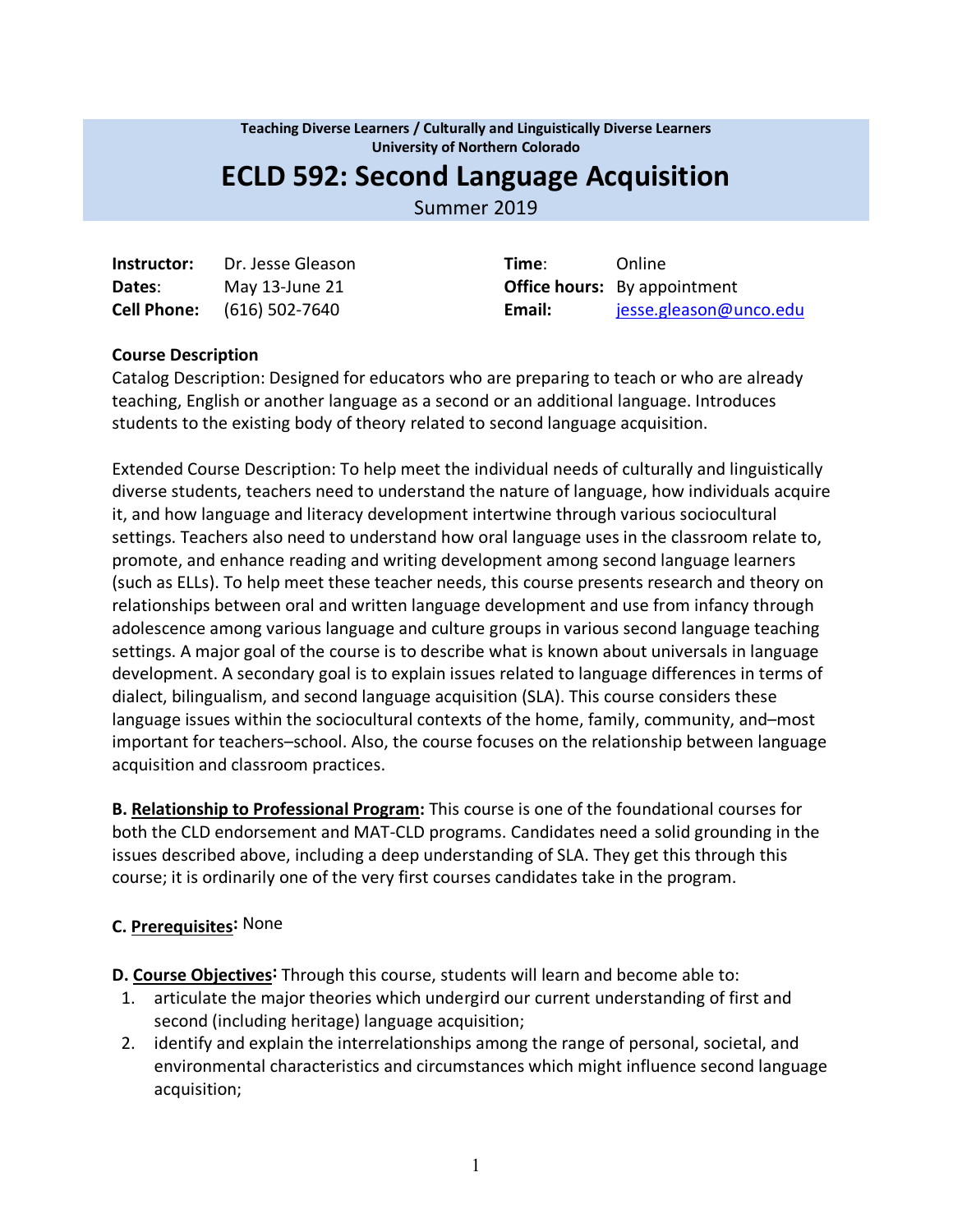- 3. recognize the theoretical basis for instruction in foreign and second language classrooms and for school program design;
- 4. articulate the theoretical basis for effective instructional and school program design to facilitate bilingualism and/or second language acquisition;
- 5. describe the basic processes and stages of language acquisition (English or any other languages) –as both a first and second language–and explain their instructional implications;
- 6. describe the English and other language development of first and second language learners as it occurs in later childhood and adolescence, and explain its instructional implications;
- 7. compare and contrast oral and written language development;
- 8. critique educational research and programs/projects that address the instructional needs of second and/or foreign language learners.

**Modes of Learning:** The course will consist of syntheses of course readings, journal/discussion boards, mini lectures, and a case study assessment battery and final paper. Specific assignments are discussed later in the syllabus.

## **Required Text:**

Brown, H. D. (2015). *Principles of language learning and teaching: A course in second language acquisition* (6th Ed.). New York, NY: Pearson Education.

## **Course Bibliography**: PDF of readings provided via Canvas

- Berko, J. (1958). The child's learning of English morphology. *Word, 14*(2-3), 150-177.
- de Guerrero, M. C. M. (1994). Form and functions of inner speech in adult second language learning. In J. P. Lantolf & G. Appel (Eds.), *Vygotskian approaches to second language research* (pp. 83-116). Norwood, NJ: Ablex.
- Dewaele, J. M., & Furnham, A. (2000). Personality and speech production: A pilot study of second language learners. *Personality and Individual Differences, 28*, 355-365.
- Lee, E., & Kim, H.-Y. (2007). On crosslinguistic variations in imperfective aspect: The case of L2 Korean. *Language Learning, 57*, 651–685.
- Lyster, R. & Ranta, L. (1997). Corrective feedback and learner uptake: Negotiation of form in communicative classrooms. *Studies in Second Language Acquisition, 20,* 37-66.
- Moyer, S. (1999). Ultimate attainment in L2 phonology. *Studies in Second Language Acquisition, 21,* 81-108.

## **Grading Criteria**

- 1. 10%: Weekly syntheses (5) & wonderments
- 2. 20%: Journal/discussions (2) & comments
- 3. 30%: Quizzes (3) in Canvas on the course content
- 4. 15%: Learner assessment battery
- 5. 25%: Final case study paper **100% Total**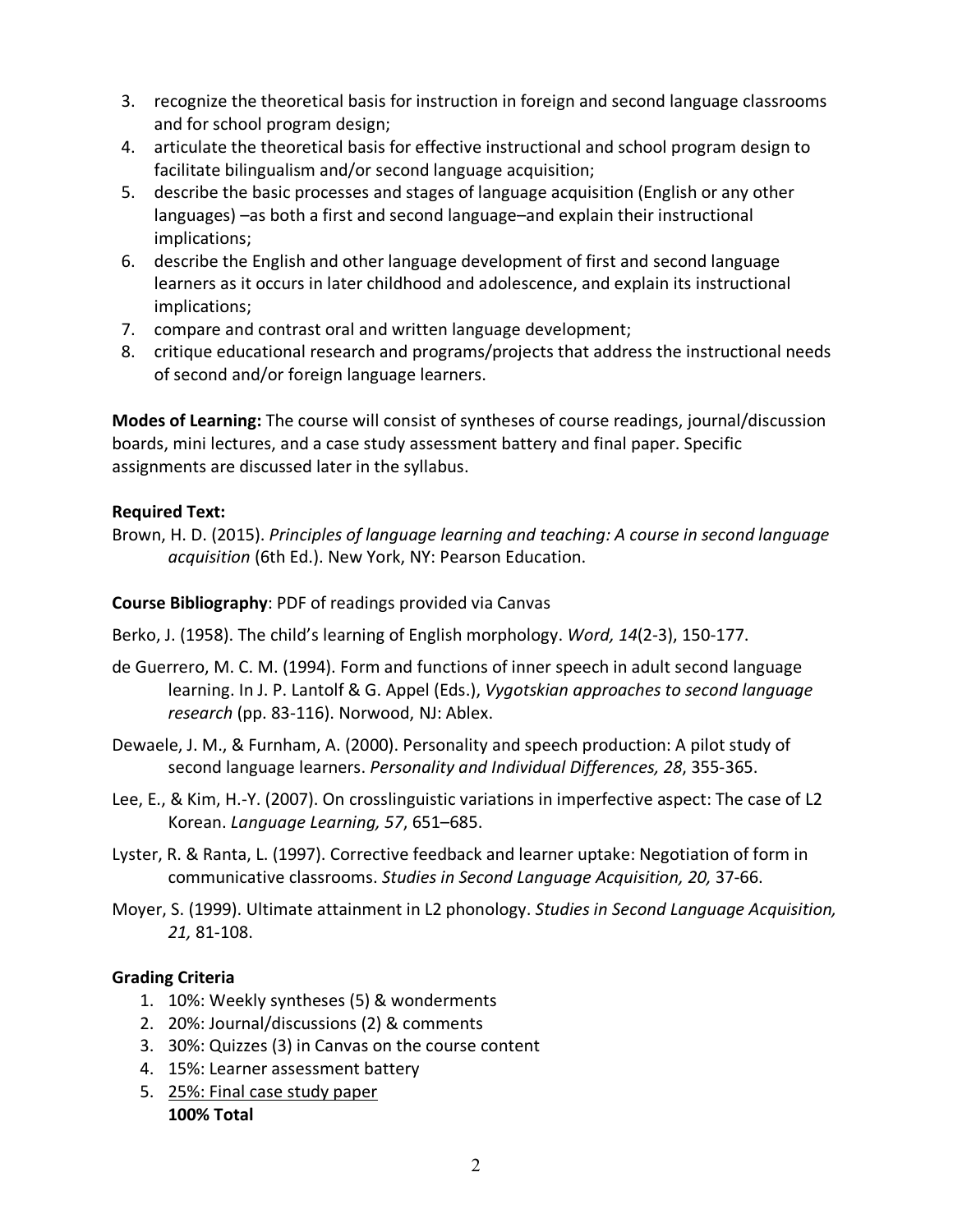#### **Course Assignments**

- 1. **Weekly written synthesis and wonderments.** A synthesis is a combination and merging of information. Each week, you will synthesize the assigned readings from that week (usually two chapters from the Brown book + one research article). This should be submitted to Bb9 before the Saturday 11:59pm deadline. Your weekly syntheses should include at least **two wonderments/questions** that you had from the readings. Note: these are not questions for the instructor, but rather they are meant to guide your own planning for what you hope to get out of the class.
- 2. **Journal Entries (Discussion Forum) and Comments***.* Over the course of the semester, you will be asked to submit two reflective journal entries of approximately 150 words each, in which you connect your own experiences learning a second/foreign language with issues and models and studies that are presented in the readings. In addition to the journal entry, you should read and comment on at least one other person's journal. The journal entry and comment(s) must be handed in before the Saturday 11:59pm due date.
- 3. **Quizzes**. There will be three quizzes over the course of the semester, each covering content from the readings, videos, and content previously covered.
- 4. **Case Study Diagnostic Assessment Battery.** Guided by the \*PDFs available on Canvas and other research/materials that you find, you will first collect assessment data to include minimally: 1) a preliminary interview with the language learner 2) a sample of oral language in the target language and 3) a sample of written language in the target language for assessment purposes. Your battery will include three components: (a) an interview in English with the language learner, (b) a sample of oral language, and (c) a sample of written language. Details to be provided.
- 5. **Final Case Study Paper**. You are to conduct a case study of one second language (L2) learner who is learning a L2. The final case study paper will allow you to develop your knowledge of the L2, and of L2 acquisition as these apply to the instruction of on language learner. This case study will include: 1) a diagnostic assessment battery (compilation) of one learner's reading, writing, speaking, and listening abilities in the TL; 2) an analysis of that assessment battery, and 3) an instructional plan for instruction in the TL with specific instructional strategies based on your assessment analysis, your linguistic contrastive analysis, and the principles of SLA covered in this course. The assessment battery is due the third week of class. The Final Case Study, to include the revised version of the assessment battery plus all other components, is due the final week of class. Full directions to be provided.

#### **Accommodations Statement**

Students who believe that they may need accommodations in this class are encouraged to contact the Disability Support Services, voice/TTY (970) 351-2289, or fax (970) 351-4166, or visit